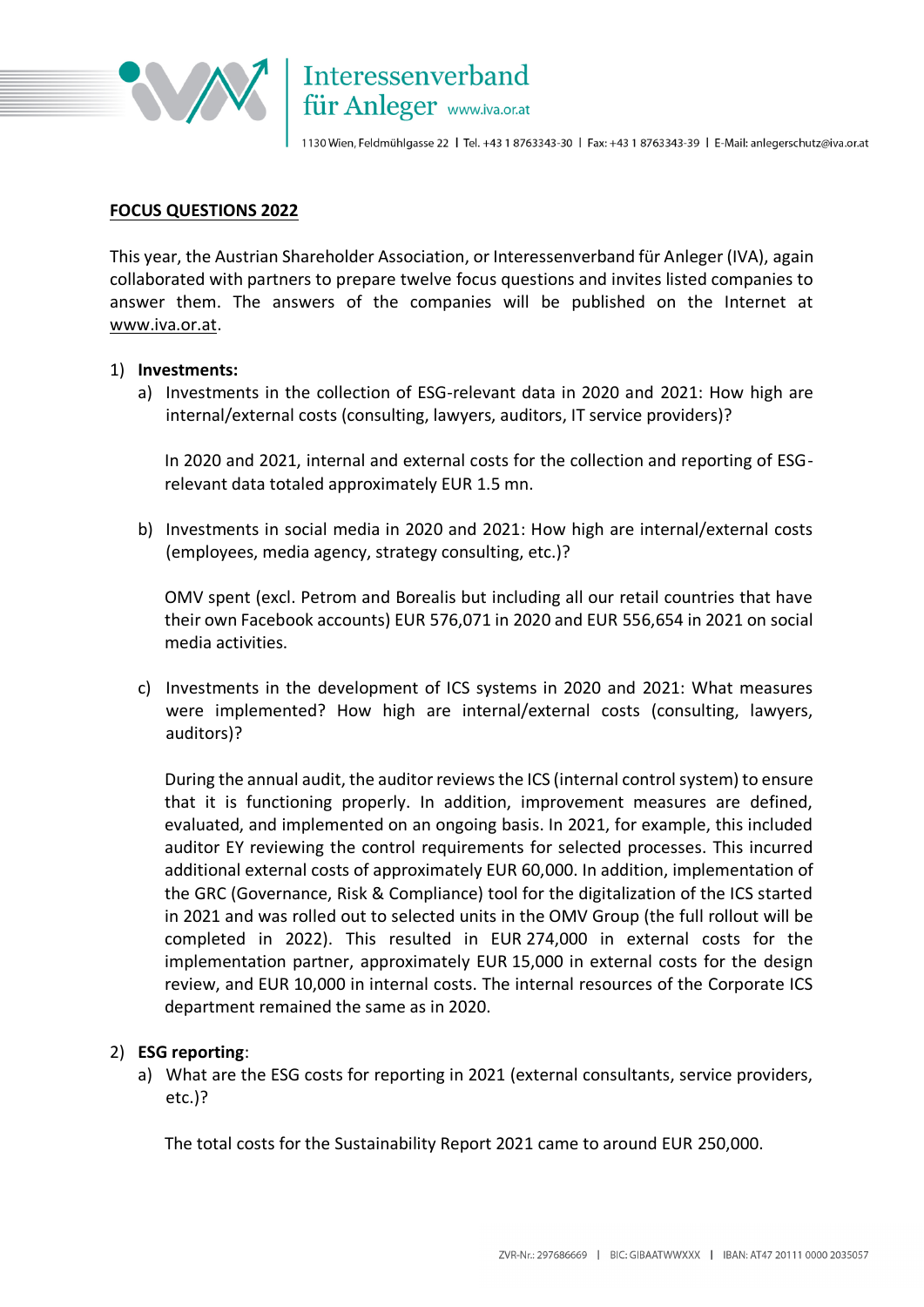

b) How many employees are dedicated exclusively to these tasks?

One employee.

c) Are the UN PRI (Principles for Responsible Investment) being complied with?

OMV is a member of the UN Global Compact. OMV supports the UN Sustainable Development Goals and complies with other core UN guidelines such as the UN Guiding Principles on Business and Human Rights. We actively report on our sustainability performance and interact with investors so that they in turn can meet their UN PRI commitments.

## 3) **Supervisory Board:**

How high are ancillary costs such as travel expenses, secretarial services, consulting, examinations, training?

Expenses for the remuneration of the Supervisory Board, attendance expenses, and travel expenses amounted to approximately EUR 0.8 mn in financial year 2021. Other ancillary costs amounted to approximately EUR 1.2 mn.

#### 4) **Investor Relations activities:**

a) Number of roadshows at home and abroad?

In financial year 2021, OMV participated in over 50 roadshows and conferences at home and abroad, almost exclusively in a virtual format due to the pandemic situation.

b) Number of contacts with institutional and private investors?

Meetings were held with more than 250 institutional investors (several times with some of them); we were also in contact with private investors in 2021.

c) Expenses for research and analysis?

By the end of 2021, OMV had been covered by 21 analysts; the company pays no fees for these services.

d) Print edition of the Annual Report and the Sustainability Report?

Print edition of the Annual Report 2021: German 0, English 0. The report is available online in German and English.

Print edition of the Sustainability Report 2021: German 0, English 0. The report is available online in German and English.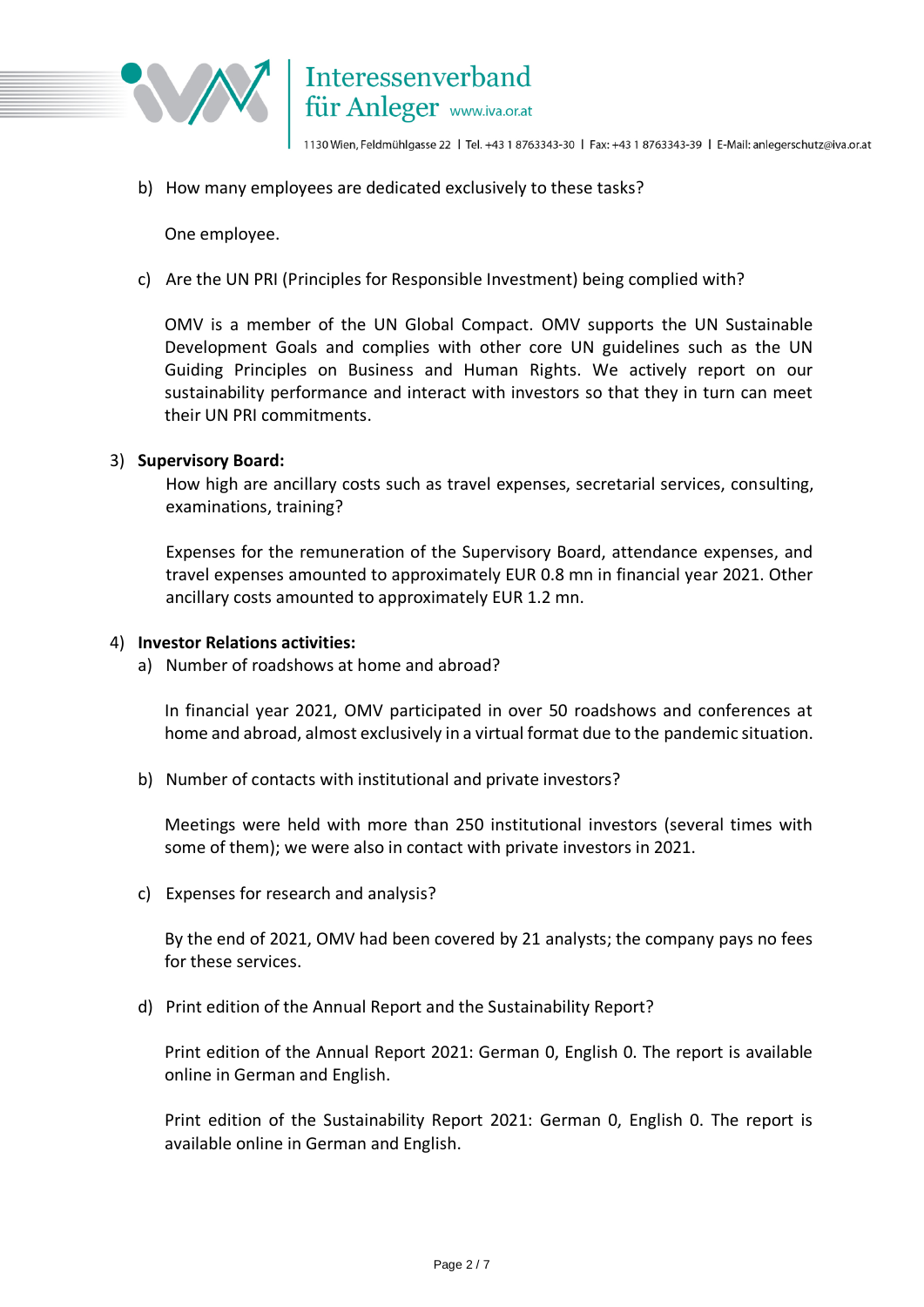

# e) Cost of publications in "Wiener Zeitung"?

The costs of publications in "Wiener Zeitung" totaled 79.394,40 in 2021 (Annual General Meeting: EUR 72,120 Extraordinary General Meeting: 7.274,40).

# 5) **Tax payments in 2021:**

How high are tax payments in Austria and in the three foreign markets with the highest sales (specify country, sales, tax payment)?

The corporate tax payments of fully consolidated companies in OMV's consolidated financial statements in financial year 2021 totaled EUR 34 mn in Austria (external sales: EUR 5,326 mn ), EUR 12 mn in Germany (external sales: EUR 8,499 mn ), EUR 68 mn in Romania (external sales: EUR 4,433 mn ) and EUR 3 mn in the Netherlands (external sales: EUR 1,897 mn ).

# 6) **Supply chains:**

The example of the German Supply Chain Act seems to indicate the direction of the European Commission with respect to the ESG factor "Social". What operational and financial impact do you expect such a (legal) requirement to have on your business model?

We have obligated our suppliers to comply with the Code of Conduct. We choose suppliers based on high quality standards and high compliance standards, which we review in regular supplier audits. For any future regulation regarding the Supply Chain Act (currently being prepared at EU level), we will assess the impact and initiate further measures as required. Risk assessment and actions must be based on concrete specifications of such a legal regulation. As soon as the details of a future European Supply Chain Act, for which the EU is currently preparing, are available, we will assess its impact and initiate any necessary measures.

# 7) **Fostering young people**:

How many interns work in your company (2020 and 2021)? How many interns receive remuneration and what is the average amount? Describe the age and training structure of the interns.

Our company employs 262 interns (2020: 130; 2021: 132).

All interns receive remuneration. The amount depends on the level of training and averaged EUR 1,325 in 2020 and 2021.

The average age of the interns is 23 and they are mainly in technical (42%) and business (38%) areas. Other areas include energy management, finance, geology, human resources, IT, business law, logistics, and marketing.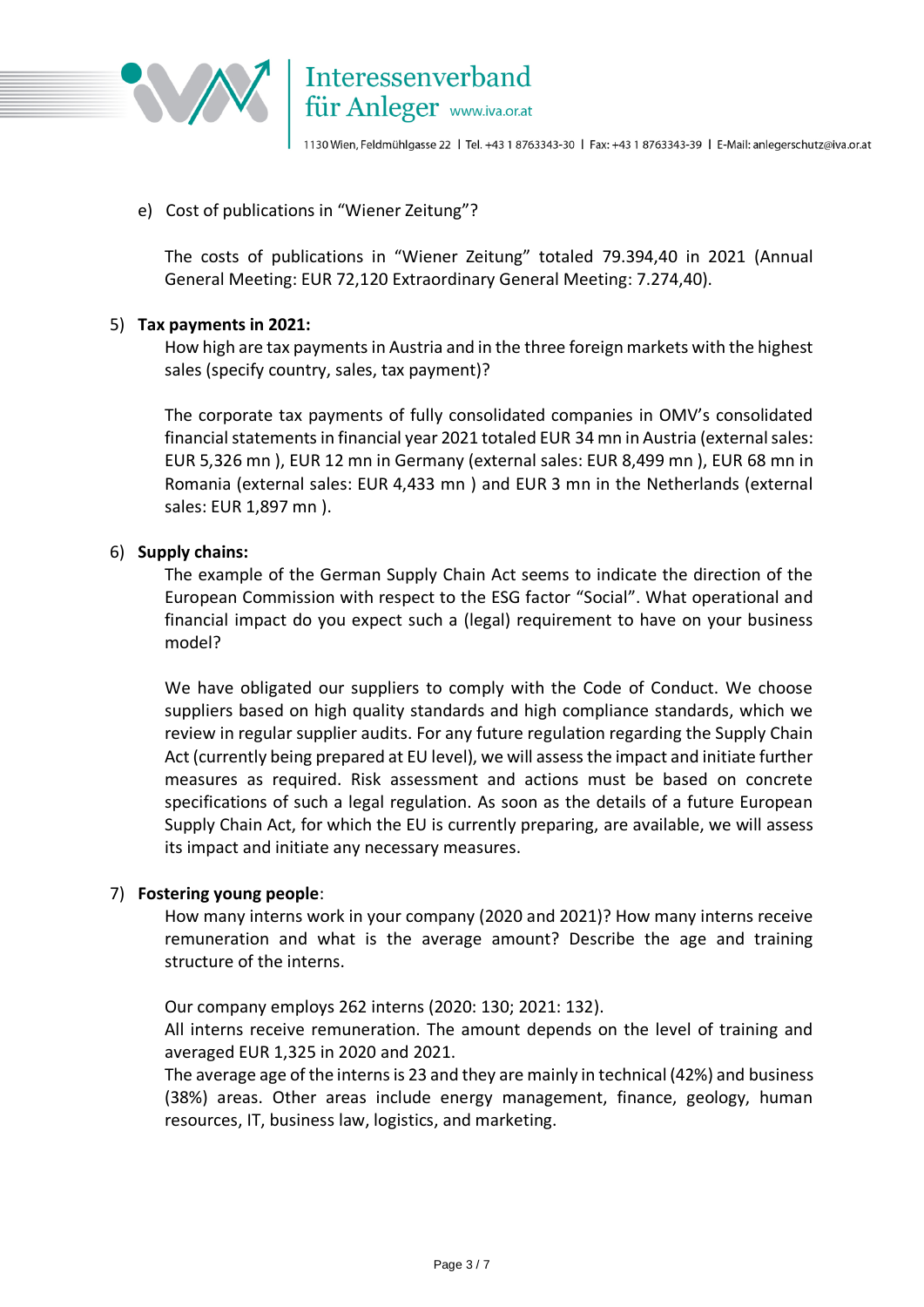

# Interessenverband für Anleger www.iva.or.at

1130 Wien, Feldmühlgasse 22 | Tel. +43 1 8763343-30 | Fax: +43 1 8763343-39 | E-Mail: anlegerschutz@iva.or.at

## Educational Structure - Internships 2020+2021



- 8) **Young Shareholders Austria – questions about the labor market and education**: At the present time, it is practically impossible to meet the demand for skilled workers with workers from Austria, so there has been an enormous increase in leased workers from other EU countries.
	- a) What concrete measures are you taking to be able to meet the long-term demand for skilled workers in your company in the future?

We are currently in the process of selecting apprentices for refining. Our goal is to increase the number of apprentices in refining and achieve a 50/50 gender split. In the past, OMV has occasionally trained female apprentices in technical professions. We are now trying to broaden this basis and implement it permanently. We also partner with select (technical) universities and offer diploma and dissertation topics as well as internships.

b) How many apprentices does the company have?

In Austria, OMV and Borealis had a total of 126 apprentices in 2021 (OMV: 62; Borealis: 64).

c) How many leasing employees work in the company?

In 2021, the OMV Group (including Petrom and Borealis) had 250 leasing employees.

d) How much was spent on internal and external training and continuing education – in total and per employee?

In 2021, total expenses for training and continuing education in the OMV Group (incl. Petrom and Borealis, excl. conferences and training for external employees) came to EUR 8,352,725. The average cost per employee is EUR 385.30.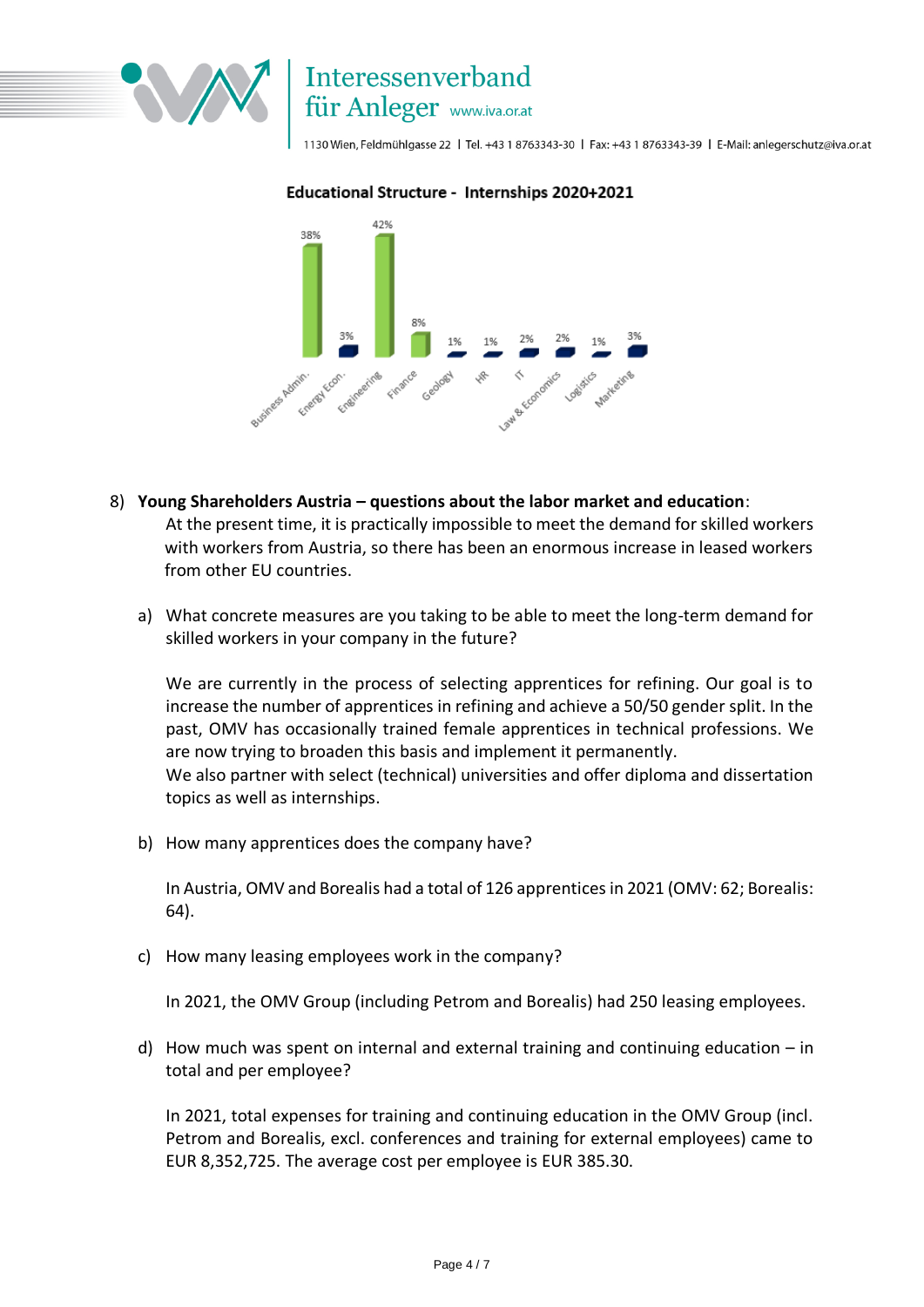



In cooperation with the anti-corruption association Transparency International Austria, two specific topics were selected:

# 9) **Whistleblowing**:

The Austrian government is still slow in incorporating the Whistleblowing Directive into national law.

a) Has a whistleblower system been implemented in your company? If yes, does the system allow anonymous reporting?

OMV has had a (web-based) whistleblower system in place since May 2018. The system allows the technically secure submission of confidential reports. Reports can also be submitted anonymously via the whistleblower system. An anonymous dialog with the whistleblower is also possible. The whistleblowing system is open to internal and external stakeholders and complies with the requirements of the EU Whistleblowing Directive.

b) What are your experiences with whistleblowing cases and do you collect statistics on the number of irrelevant reports?

Whistleblowers play an important role in the clarification of misconduct. The whistleblower system is therefore an essential part of the OMV compliance program. The number of reported whistleblowing tips is regularly reported to the Executive Board and the Supervisory Board. Reporting includes information on the outcome of the investigations.

# 10) **Transparency**:

Can employees, investors, or interested citizens view company information that goes beyond the legal disclosure requirements (e.g. salary information, ESG metrics, supply chains, compliance incidents, etc.)?

OMV provides a lot of additional corporate information that goes far beyond the statutory minimum. In addition to the regular quarterly and annual reports, OMV offers a wealth of information on the Group website and on the regional and divisional websites – from detailed information on OMV business activities to more in-depth information about ongoing OMV social projects and environmental initiatives.

The OMV Group website has an entire section dedicated to sustainability. Visitors can view extensive detailed information and access the sustainability reports that are published annually. Social media are important channels where the public can obtain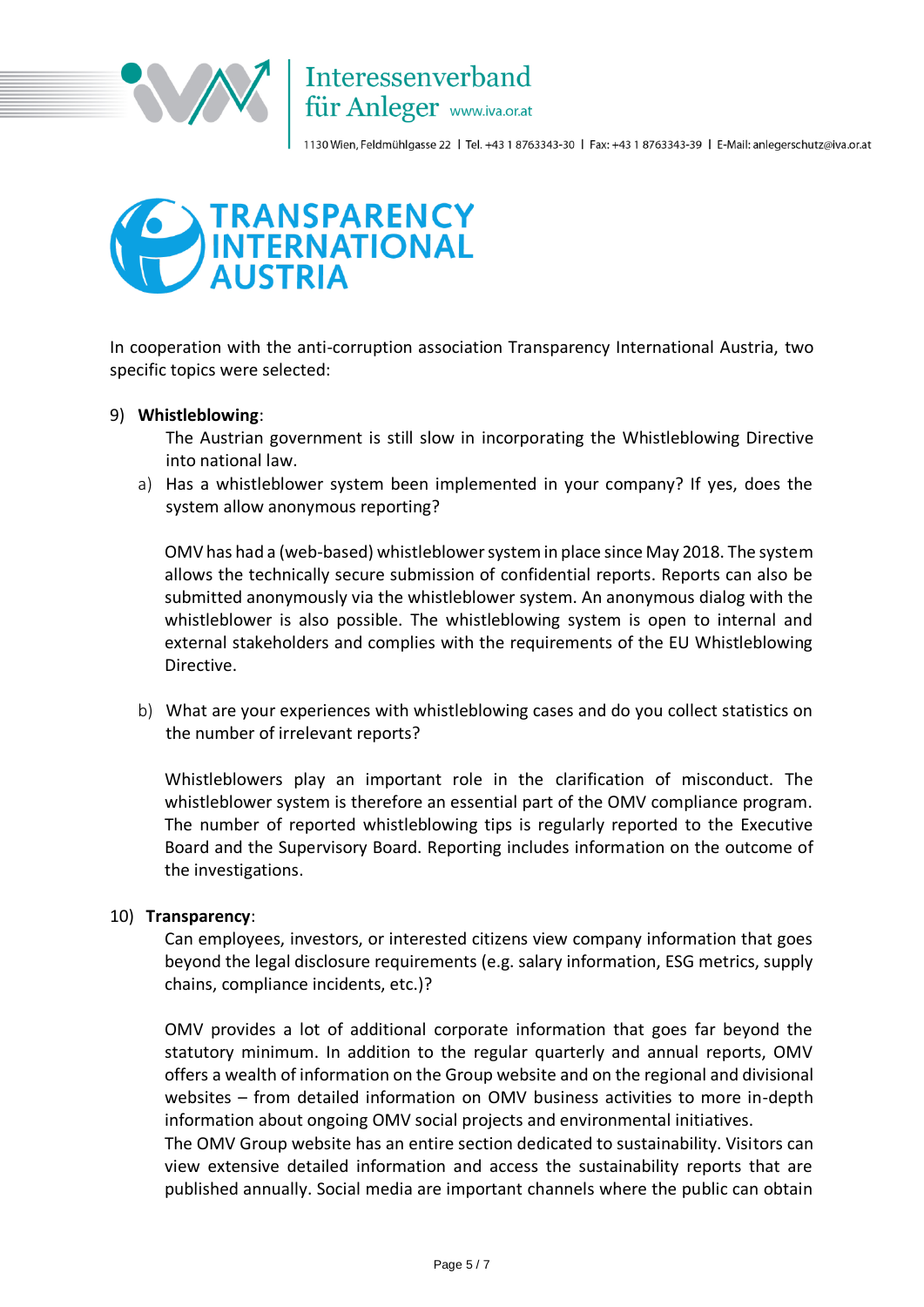

# Interessenverband für Anleger www.iva.or.at

1130 Wien, Feldmühlgasse 22 | Tel. +43 1 8763343-30 | Fax: +43 1 8763343-39 | E-Mail: anlegerschutz@iva.or.at

information about OMV. OMV is represented on the most popular platforms (Facebook, LinkedIn, Twitter, Instagram, YouTube, etc.). Information is not limited to a group profile. OMV also provides information about its business and social activities in regional and divisional subsidiary profiles. The public can enter into discussions and have their questions answered on these channels.

Confidential information such as salary information and compliance incidents cannot be viewed.



In cooperation with the readers of Börsen-Kurier, two topics were selected that were explicitly included as Börsen-Kurier reader questions in the focus questions:

# 11) **Shareholder friendliness:**

Recently, the Austrian government again increased its focus on the domestic capital market – especially in the areas of **financial education and the reintroduction of the retention period**.

What are your specific plans for 2022 in terms of further optimizing your transparency and shareholder-friendliness?

We welcome any efforts to promote financial education. As far as our transparency is concerned, we plan to further expand our high level of commitment to regular reporting of our business performance. This includes not only quarterly reporting of our operational KPIs, financial KPIs, and the Annual Report, but also other publications such as the OMV Factbook, which provides a good and comprehensive overview of our various business units, a capital market story that clearly presents the OMV strategy, and last but not least, the Sustainability Report, which provides a detailed status report on our sustainability efforts.

Our efforts regarding transparency in reporting were rewarded last year with OMV again being shortlisted in the Europe-wide IR Magazine Awards.

Our communication with shareholders includes videos on OMV's current financial situation, which are available on YouTube and other channels. We are one of the most active Austrian industrial companies on social media such as Facebook, LinkedIn, Instagram, etc. We regularly participate in Vienna Stock Exchange events with a focus on private shareholders.